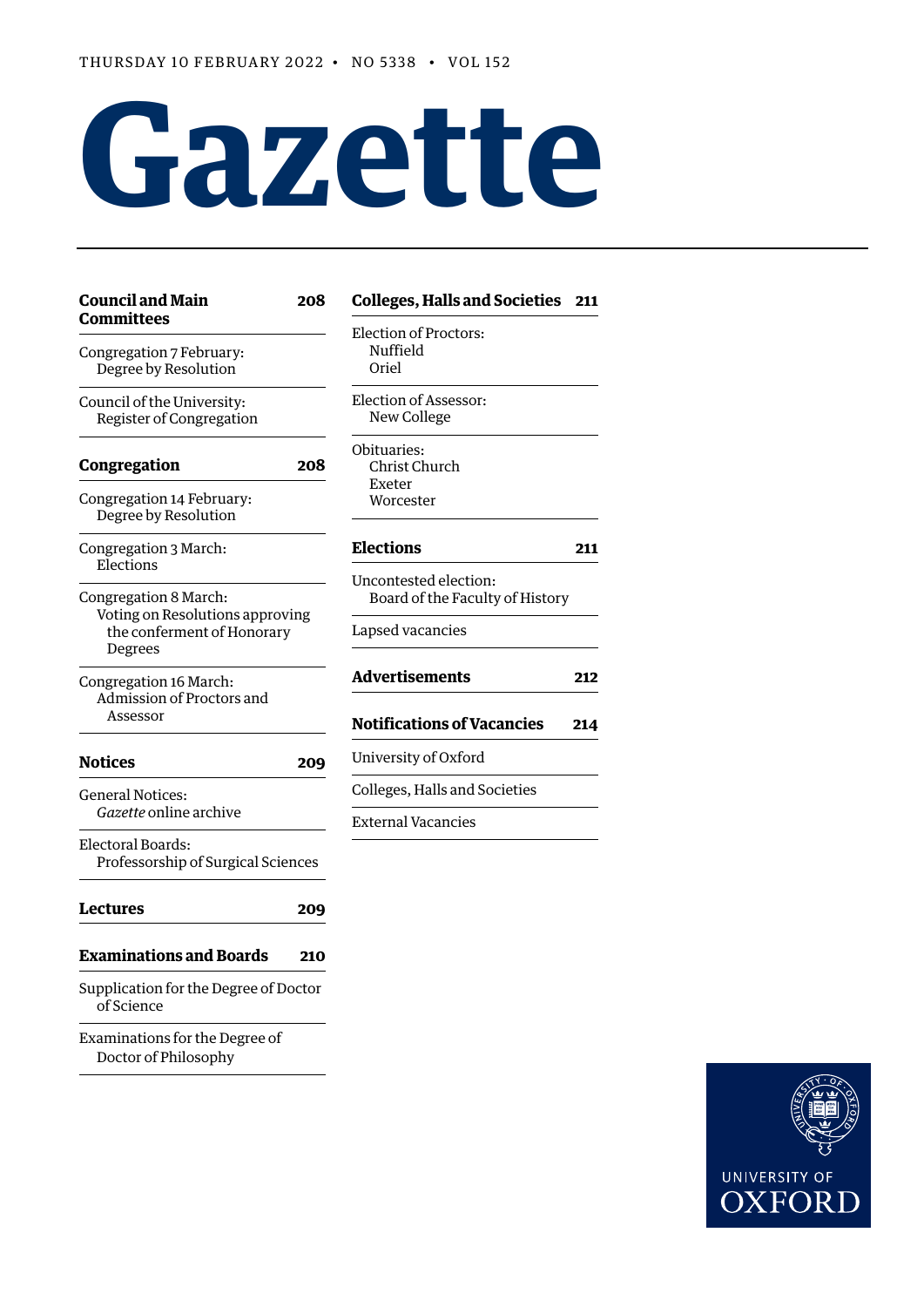## <span id="page-1-0"></span>Council and Main **Committees**

| Congregation                                                                                                                                                                                                                                       | 7 February | Congregation                                                                                                                                                                                                                                       | 14 February | Sciences, the U.S. Nation<br>of Sciences, and the Am                                                                                                                                                                                                                                                 |  |
|----------------------------------------------------------------------------------------------------------------------------------------------------------------------------------------------------------------------------------------------------|------------|----------------------------------------------------------------------------------------------------------------------------------------------------------------------------------------------------------------------------------------------------|-------------|------------------------------------------------------------------------------------------------------------------------------------------------------------------------------------------------------------------------------------------------------------------------------------------------------|--|
| <b>Degree by Resolution</b><br>This content has been removed as it<br>contains personal information protected<br>under data protection legislation.<br>Members of the University with a SSO<br>account can log in to read the redacted<br>content. |            | <b>Degree by Resolution</b><br>This content has been removed as it<br>contains personal information protected<br>under data protection legislation.<br>Members of the University with a SSO<br>account can log in to read the redacted<br>content. |             | Philosophical Society, b<br>iv. That the conferment<br>of Doctor of Letters, hor<br>upon Wim Wenders, fili<br>author and photograph<br>President of the Europe<br>Academy, recipient of the<br>at the Cannes Film Festi<br>Golden Lion at the Veni<br>and three-time academ<br>nominee, be approved. |  |

Congregation

#### **Council of the University**

#### **Register of Congregation**

The Vice-Chancellor reports that the following names have been added to the Register of Congregation:

Bell, J R, St Edmund Hall Breuillard, E F J, Worcester Lamb, W R S, Harris Manchester Minhas, H, International Development Sarkar, B, Balliol Wheatley, R, Magdalen

**Congregation** 3 March

#### **Elections**

UNCONTESTED ELECTION Faculty of History

#### LAPSED VACANCIES

Details are in ['Elections'](#page-4-1) section below.

| Congregation | 8 March |
|--------------|---------|
|              |         |

#### **Voting on Resolutions approving the conferment of Honorary Degrees**

i. That the conferment of the Degree of Doctor of Letters, *honoris causa*, upon Sir Lenny Henry, CBE, actor, comedian, singer, television presenter, writer, and co-founder of Comic Relief, be approved.

ii. That the conferment of the Degree of Doctor of Letters, *honoris causa*, upon Professor William Chester Jordan, Dayton-Stockton Professor of History, Princeton University, former Director of the Program in Medieval Studies at Princeton, recipient of the Haskins Medal, Fellow of the Medieval Academy of America, the American Philosophical Society, and the American Academy of Arts and Sciences, be approved.

iii. That the conferment of the Degree of Doctor of Letters, *honoris causa*, upon Professor Theda Skocpol, Victor S. Thomas Professor of Government and Sociology, Harvard University, Director of the Scholars Strategy Network, recipient of the Johan Skytte Prize in Political Science and a member of the American Academy of Arts and onal Academy merican be approved.

it of the Degree of Doctor of Letters, *honoris causa*, ilmmaker, her, longtime ean Film the Palme d'Or stival and the nice Film Festival ny award

v. That the conferment of the Degree of Doctor of Science, *honoris causa*, upon Baron Darzi of Denham, OM, KBE, PC, Paul Hamlyn Chair of Surgery, Imperial College London and the Institute of Cancer Research, honorary consultant surgeon at Imperial College NHS Trust and the Royal Marsden Hospital, former United Kingdom Global Ambassador for Health and Life Sciences, Fellow of the Royal Society, be approved.

vi. That the conferment of the Degree of Doctor of Science, *honoris causa*, upon Dr Mo Ibrahim, Founder and Chair of the Mo Ibrahim Foundation, founder of the Ibrahim Prize for Achievement in African Leadership, Co-founder and Co-chair of the Africa Europe Foundation, be approved.

¶ If the resolutions are approved, the honorary degrees will be conferred at the Encaenia on 22 June 2022. At that ceremony, honorary degrees will also be conferred upon Professor Susan Solomon and Professor Jane Lubchenco, who were unable to attend Encaenia 2021.

¶ Members of Congregation are reminded that any two members may, not later than **noon on 28 February**, give notice in writing to the Registrar that they wish to oppose or amend any of the resolutions above (see the note on the conduct of business in Congregation below). If no such notice has been given, and unless Council has declared otherwise or the meeting has been adjourned, the resolutions shall be declared carried, and the meeting may be cancelled.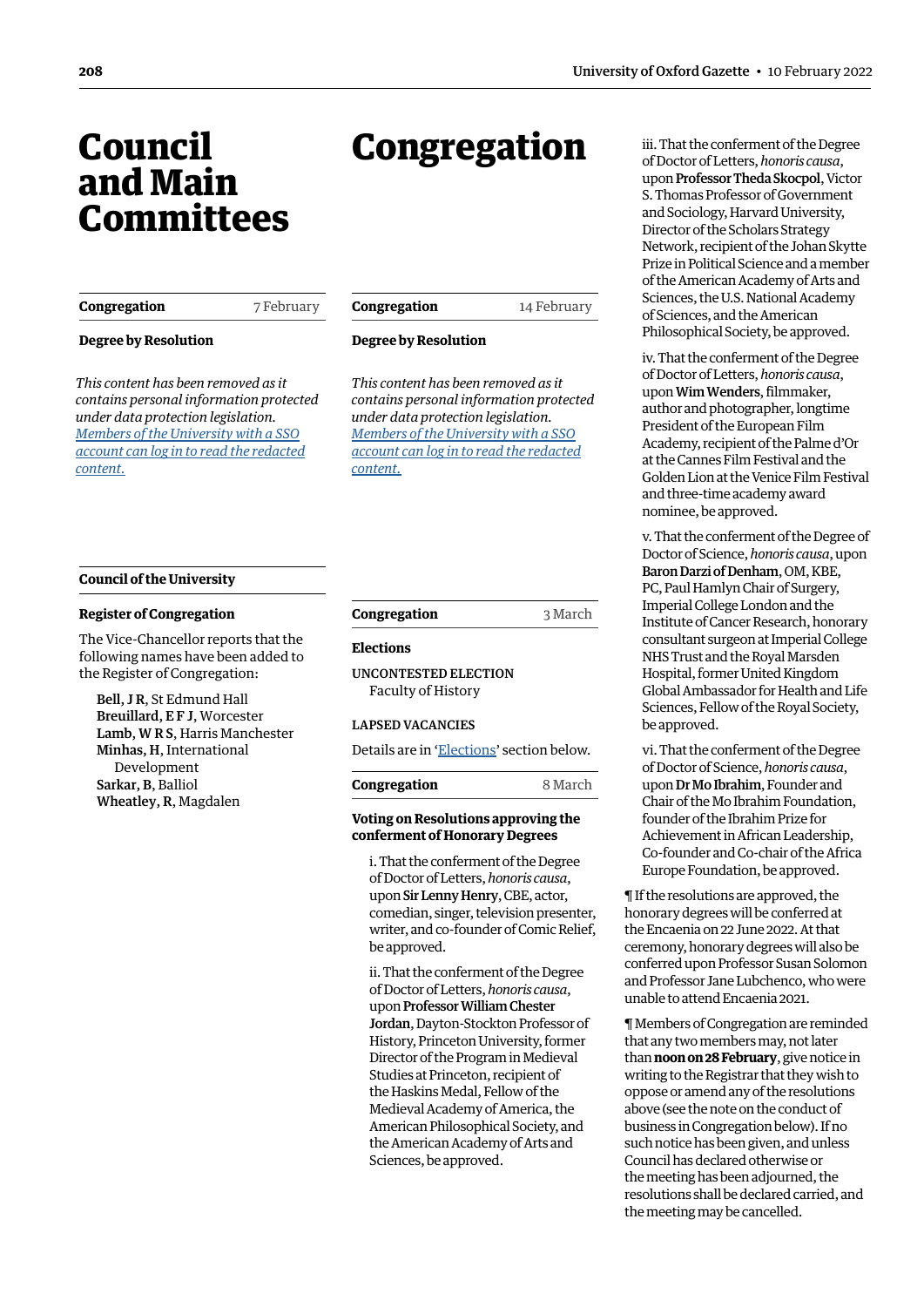<span id="page-2-0"></span>**Congregation** 16 March

#### **Admission of Proctors and Assessor**

A Congregation meeting will be held at noon on 16 March in the Sheldonian Theatre for the purpose of admitting to office Dr Linda M Flores, BA Pennsylvania, MA Oxf, MA Washington in St Louis, PhD California, Fellow of Pembroke, on behalf of Harris Manchester, and Professor Jane Mellor, BSc Manc, MA Oxf, PhD R'dg, Fellow of Queen's, as Proctors for the ensuing year, and Dr Richard Earl, MA DPhil Oxf, Fellow of Worcester, as Assessor for the ensuing year.

#### Congregation members wishing to attend the ceremony in person must register by **5pm on 11 March** at [https://](https://bit.ly/Jan21_ceremony) bit.ly/Jan21 ceremony.

This event will be organised in accordance with government and University guidance, including any updates that are issued in early March. Please see the University health pages for more details ([www.ox.ac.](www.ox.ac.uk/coronavirus/healthhttp://) [uk/coronavirus/health](www.ox.ac.uk/coronavirus/healthhttp://)). Further information will be provided to those that register.

#### **Note on procedures in Congregation**

¶ Business in Congregation is conducted in accordance with Congregation Regulations 2 of 2002 [\(https://governance.admin.](https://governance.admin.ox.ac.uk/legislation/congregation-regulations-2-of-2002) [ox.ac.uk/legislation/congregation](https://governance.admin.ox.ac.uk/legislation/congregation-regulations-2-of-2002)[regulations-2-of-2002\)](https://governance.admin.ox.ac.uk/legislation/congregation-regulations-2-of-2002). A printout of these regulations, or of any statute or other regulations, is available from the Council Secretariat on request. A member of Congregation seeking advice on questions relating to its procedures, other than elections, should contact Mrs R Thomas at the University Offices, Wellington Square (telephone: (2)80317; email [rebecca.](mailto:rebecca.thomas@admin.ox.ac.uk) [thomas@admin.ox.ac.uk\)](mailto:rebecca.thomas@admin.ox.ac.uk); questions relating to elections should be directed to the Elections Office (email: [elections.](mailto:elections.office@admin.ox.ac.uk) [office@admin.ox.ac.uk](mailto:elections.office@admin.ox.ac.uk)).

**While COVID-19 working restrictions remain in place, any notice that needs to be given to the Registrar in writing should be sent by email to [registrar@](mailto:registrar%40admin.ox.ac.uk?subject=) [admin.ox.ac.uk](mailto:registrar%40admin.ox.ac.uk?subject=). Notices sent to the University Offices may not be received.**

## Notices

#### **General Notices**

#### *Gazette* **online archive**

Back issues of the *Gazette* are now being collected together in an online archive at [https://figshare.sds.ox.ac.uk/](https://figshare.sds.ox.ac.uk/gazette) [gazette.](https://figshare.sds.ox.ac.uk/gazette) [Redacted volumes](https://figshare.sds.ox.ac.uk/projects/Redacted_Public_access_/129017) are publicly accessible and [unredacted volumes](https://figshare.sds.ox.ac.uk/projects/Full_Release_Oxford_SSO_users_only_/129020) are accessible to members of the University via SSO. 15 volumes have so far been uploaded (2006/7–2020/21), and further volumes will be scanned and uploaded on an ongoing basis, working from the most recent volumes backwards.

The archive has been created on Figshare by the [University's Digital](https://digital.humanities.ox.ac.uk/digital-sustainability-oxford)  [Sustainability Service](https://digital.humanities.ox.ac.uk/digital-sustainability-oxford).

#### **Electoral Boards**

#### **Composition of an Electoral Board**

The composition of the electoral board to the post below, proceedings to fill which are currently in progress, is as follows (appointing person/body given in brackets):

#### PROFESSORSHIP OF SURGICAL **SCIENCES**

- Professor Irene Tracey, PVC (*chair*) (Vice-Chancellor)
- Sir Michael Dixon (*ex officio*) Professor Stephen Kennedy (Green
- Templeton)
- Professor Alison Simmons (Council)
- Professor Grant Stewart (Council)
- Professor Gavin Screaton (Medical Sciences Division)
- Professor Ian Mills (Medical Sciences Division)
- Professor Claire Edwards (Medical Sciences Division)
- Mr Timothy Terry (Medical Sciences Division)
- Professor Chris Cunningham (Oxford University Hospitals NHS Foundation Trust)

#### **Humanities**

#### **Voltaire Foundation**

Lectures

Professor Robert Darnton, Harvard, will deliver a lecture to celebrate the completion of the *Œuvres complètes de Voltaire* at 5pm on 17 March, in the Sheldonian Theatre. A recording of the lecture will be made available afterwards. To register: [birgit.mikus@](mailto:birgit.mikus%40voltaire.ox.ac.uk?subject=) [voltaire.ox.ac.uk.](mailto:birgit.mikus%40voltaire.ox.ac.uk?subject=)

*Subject*: 'Theatricality and violence in Paris, 1788'

#### **Medical Sciences**

#### **Department of Physiology, Anatomy and Genetics**

#### JENKINSON DEVELOPMENTAL AND CELL BIOLOGY SYMPOSIUM

The annual Jenkinson Developmental and Cell Biology Symposium will take place 9am–5.30pm on 8 April at the Medical Sciences Teaching Centre, followed by a drinks reception. Teas, coffees and lunch will be provided on the day. To register: [rileypa@dpag.](mailto:rileypa%40dpag.ox.ac.uk?subject=) [ox.ac.uk](mailto:rileypa%40dpag.ox.ac.uk?subject=).

#### **Social Sciences**

#### **Faculty of Law**

#### INAUGURAL LECTURE

Professor Ben McFarlane, Professor of English Law, will give his inaugural lecture at 5pm on 31 March in the Gulbenkian Lecture Theatre, Faculty of Law. The lecture can be attended in person or online. More information: [www.law.ox.ac.uk/events/persistence](http://www.law.ox.ac.uk/events/persistence-equity-lessons-trust)[equity-lessons-trust](http://www.law.ox.ac.uk/events/persistence-equity-lessons-trust).

*Subject*: 'The persistence of equity: lessons from the trust'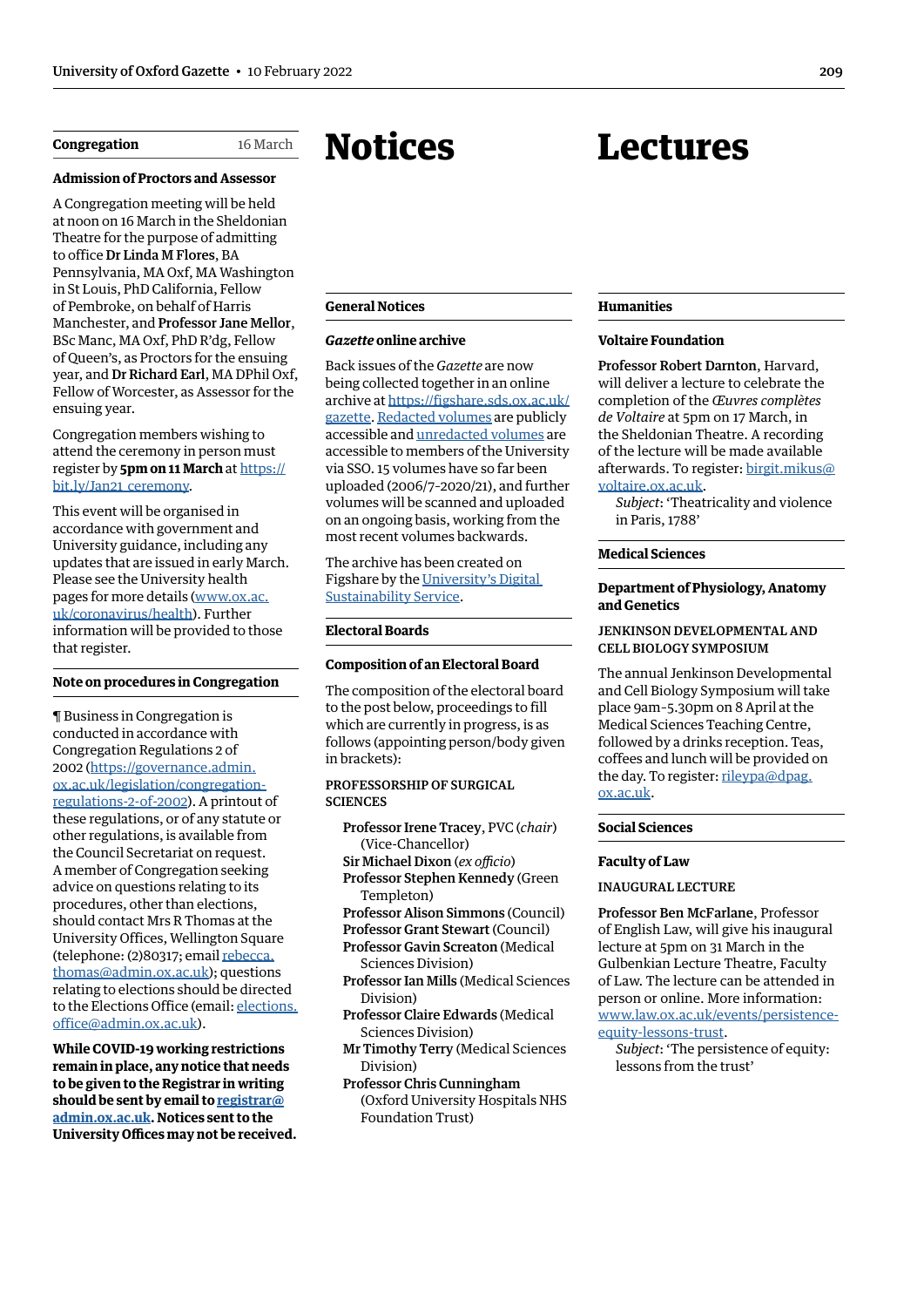<span id="page-3-0"></span>Professor Reuben Jonathan Miller, Astor Visiting Lecturer at the Centre for Criminology, will lecture at 3pm on 3 March. The lecture can be attended in person or online. More information: [www.law.ox.ac.uk/events/halfway](http://www.law.ox.ac.uk/events/halfway-home-race-punishment-and-afterlife-mass-incarceration)[home-race-punishment-and-afterlife](http://www.law.ox.ac.uk/events/halfway-home-race-punishment-and-afterlife-mass-incarceration)[mass-incarceration](http://www.law.ox.ac.uk/events/halfway-home-race-punishment-and-afterlife-mass-incarceration).

*Subject*: 'Halfway home: race, punishment and the afterlife of mass incarceration'

**Centres, Institutes and Museums**

#### **Oxford Centre for Islamic Studies**

#### SPECIAL LECTURE

Secretary-General Ban Ki-moon, Nelson Mandela Fellow and 8th Secretary-General of the United Nations, will lecture at 5pm on 11 March at the Oxford Centre for Islamic Studies. More information: [www.oxcis.ac.uk/events](https://www.oxcis.ac.uk/events).

*Subject*: 'How to overcome global crises: climate change and pandemics'

#### **Oxford Martin School**

Dr Tara Garnett; Dan Blaustein-Rejto, Breakthrough Institute; Dr Pablo Monzano, Basque Centre for Climate Change; and Dr Helena Wright, FAIRR Initiative, will hold a panel discussion at 5pm on 24 February online. More information and to register: [www.](https://www.oxfordmartin.ox.ac.uk/events/panel-discussion-fleshing-out-a-future-cop/) [oxfordmartin.ox.ac.uk/events/panel](https://www.oxfordmartin.ox.ac.uk/events/panel-discussion-fleshing-out-a-future-cop/)[discussion-fleshing-out-a-future-cop](https://www.oxfordmartin.ox.ac.uk/events/panel-discussion-fleshing-out-a-future-cop/). *Subject*: 'Fleshing out a future COP'

#### **Colleges, Halls and Societies**

#### **Blackfriars**

LAS CASAS INSTITUTE

*Las Casas Annual Lecture* 

Baroness Nuala O'Loan will give the 2022 Las Casas Annual Lecture at 5pm on 24 February online (livestreamed). More information and to register: [www.bfriars.ox.ac.uk/event/las-casas](https://www.bfriars.ox.ac.uk/event/las-casas-annual-lecture-2022-baroness-nuala-oloan)[annual-lecture-2022-baroness-nuala](https://www.bfriars.ox.ac.uk/event/las-casas-annual-lecture-2022-baroness-nuala-oloan)[oloan](https://www.bfriars.ox.ac.uk/event/las-casas-annual-lecture-2022-baroness-nuala-oloan).

*Subject*: 'The road to reconciliation and restoration: a journey of courage and compassion'

## Examinations and Boards

**Supplication for the Degree of Doctor of Science**

*This content has been removed as it contains personal information protected under data protection legislation. Members of the University with a SSO [account can log in to read the redacted](https://unioxfordnexus.sharepoint.com/sites/PublicAffairsDirectorate-Gazette/Online%20Gazette%20Issues/Gazette%202021-22/10%20February%202022%20-%20No%205338.pdf#page=4)  content.*

#### **Examinations for the Degree of Doctor of Philosophy**

*This content has been removed as it contains personal information protected under data protection legislation. Members of the University with a SSO [account can log in to read the redacted](https://unioxfordnexus.sharepoint.com/sites/PublicAffairsDirectorate-Gazette/Online%20Gazette%20Issues/Gazette%202021-22/10%20February%202022%20-%20No%205338.pdf#page=4)  content.*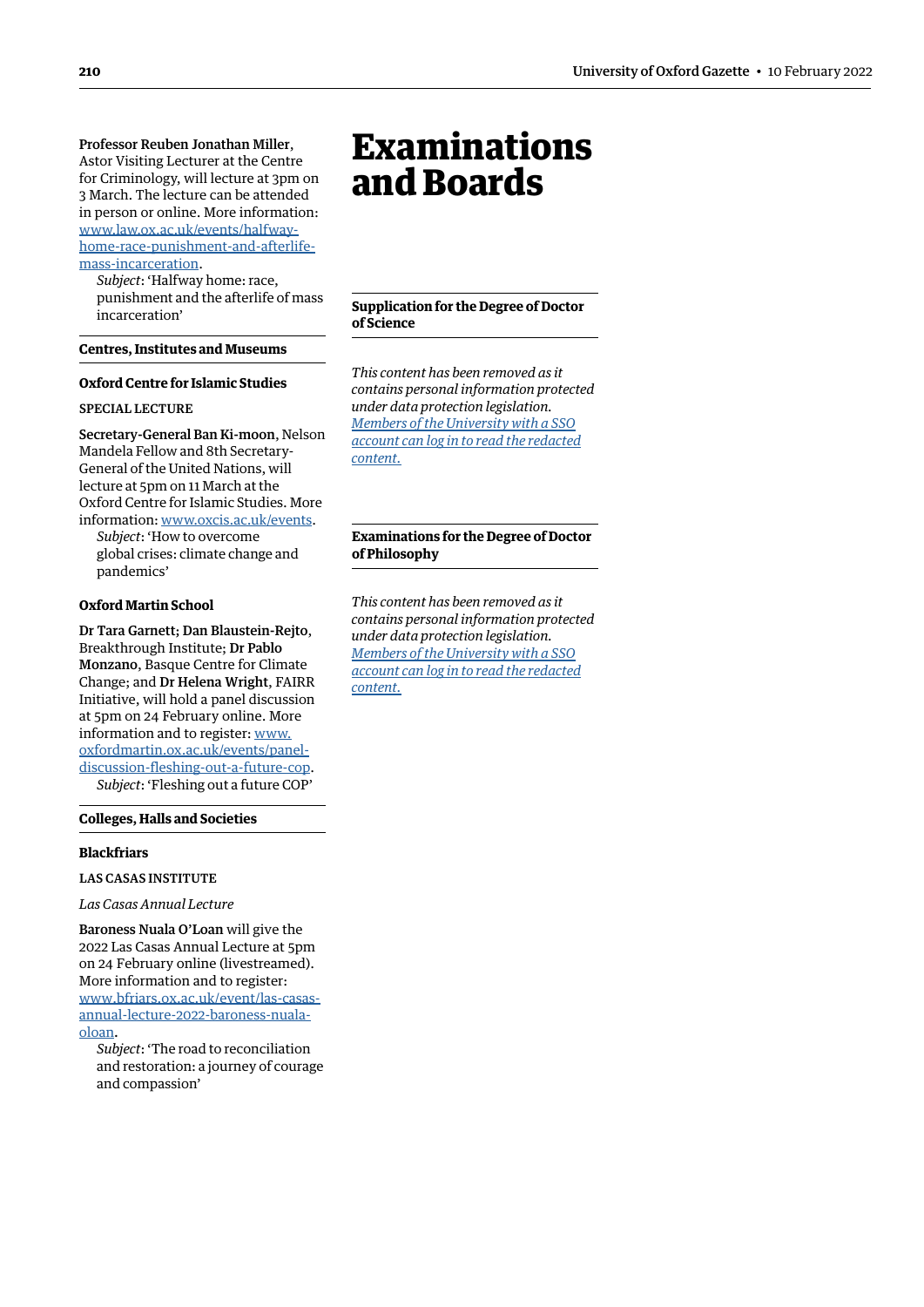## <span id="page-4-0"></span>Colleges, Halls and Societies

#### **Election of Proctors**

#### **Nuffield**

A meeting will be held at 2pm on Wednesday, 9 March 2022 online for the purpose of electing a Proctor for the proctorial year starting on 15 March 2023. All members of Nuffield College entitled under Council Regulations to vote in the election are hereby invited to attend. Please email [justine.crump@](mailto:justine.crump@nuffield.ox.ac.uk) [nuffield.ox.ac.uk](mailto:justine.crump@nuffield.ox.ac.uk) for the link.

*27 January 2022* **Sir Andrew Dilnot**

Warden

#### **Oriel**

A meeting will be held at 2.30pm on Wednesday, 9 March in The Champneys Room for the purpose of electing a Proctor for the proctorial year starting on 15 March 2023. All members of Oriel College entitled under Council Regulations to vote in the election are hereby invited to attend.

*27 January 2022* **Neil Mendoza**

Provost

#### **Election of Assessor**

#### **New College**

A meeting will be held at 2.30pm on Wednesday, 9 March online via Teams for the purpose of electing the Assessor for the assessorial year starting on 15 March 2023. All members of New College entitled under Council Regulations to vote in the election are hereby invited to attend. Joining instructions may be obtained from the Academic Registrar (email: [freyja.madsen@new.ox.ac.uk](mailto:freyja.madsen@new.ox.ac.uk)).

*8 February 2022* **David Gavaghan** Sub Warden

#### **Obituaries**

#### **Christ Church**

Tom Graham Caswell, 11 December 2020; 1948. Aged 94. Professor Peter Arnold Claisse, 28 December 2021; 1972. Aged 68.

- Henry Gardiner Ernest Jenkins, 2022; 1971. Aged 70.
- George Briscoe Kerferd, 27 October 2021; 1967. Aged 73.
- David John Balfour Osborn, 16 September 2021; 1951. Aged 92.
- John Patrick Raison, 16 August 2021; 1951. Aged 90.
- Sir Crispin Charles Cervantes Tickell, 25 January 2022; 1949. Aged 91.
- Patrick Francis John Tobin, 29 April 2020; 1960. Aged 78.
- William Gilson Wagner,
- 12 September 2021; 1978. Aged 71. Christopher William Westall, 10 January 2019; 1960. Aged 79.
- Sir Martin Francis Wood,
- 23 November 2021; 1957. Aged 94.

#### **Exeter**

- Francis Neil Cooper, 4 December 2021; 1955. Aged 87.
- Brent Longborough, 6 December 2021; 1962. Aged 77.

#### **Worcester**

- Anthony Francis Bennett, October 2021; 1970. Aged 70.
- Stephan Kurt Jan Bisse, 3 December 2019; 2001. Aged 54.
- Andrew Richard Carter, 9 December 2021; 1965.
- Dennis George Chiles, 14 December 2021; 1967. Aged 87.
- John Drydon Edwards, 26 January 2022; 1957. Aged 83.
- Robin Sinclair Ferguson, 12 December 2021; 1950. Aged 90.
- Alan Gordon Frazer, 26 October 2021; 1997. Aged 42.
- Raymond Baron Greenburgh, 10 October 2021; 1946. Aged 92.
- Victòria Hebron (*née* Gual Godó), 26 April 2021; 1988. Aged 55.
- David Burton Homan, 23 September 2021; 1952. Aged 89.
- John Brian Hutchings, 11 July 2021; 1957.
- James Macnaughton, September 2021; 1956. Aged 85.
- Richard Laurence Murdin, 21 December 2021; 1960. Aged 80.
- Terence Barry O'Hara, 30 November 2021; 1950. Aged 91.
- John Davan Sainsbury, 14 January 2022; 1948. Aged 94.
- Iain Robertson Smith, 7 December  $2021 \cdot 1965$
- Michael Stephen Weatherford, 9 January 2022; 1968. Aged 75.

## <span id="page-4-1"></span>**Elections**

#### **Uncontested election**

Nominations for this election closed at 4pm on 3 February. As the number of nominations received is no more than sufficient to fill the following vacancies, the candidate nominated below shall be deemed to be duly elected as of Thursday, 3 February 2022 (as per Congregation regulations 2 of 2002, regulations 8.2 (3) and 8.2 (6); Council Regulations 17 of 2002, regulations 22 and 26; and Council Regulations 19 of 2002, regulations 40 and 44). For the purposes of elections, academic standing is as defined in Council Regulations 22 of 2002, Part 2: Academic Precedence and Standing, made by Council on 26 June 2002.

#### **Faculty Boards**

#### BOARD OF THE FACULTY OF HISTORY

• One person elected by and from among the members of the Faculty of History holding posts on the establishment or under the aegis of the board, to serve with immediate effect until the start of MT 2022 [*vice* Professor John Nightingale]

*The following nomination has been received:* 

Professor George Garnett, MA PhD Camb, MA Oxf

#### *Nominated by:*

- Dr Erica Charters, Wolfson, History Professor Robert Iliffe, Linacre, History
- Dr David Priestland, St Edmund Hall, **History**
- Dr Richard Reid, St Cross, History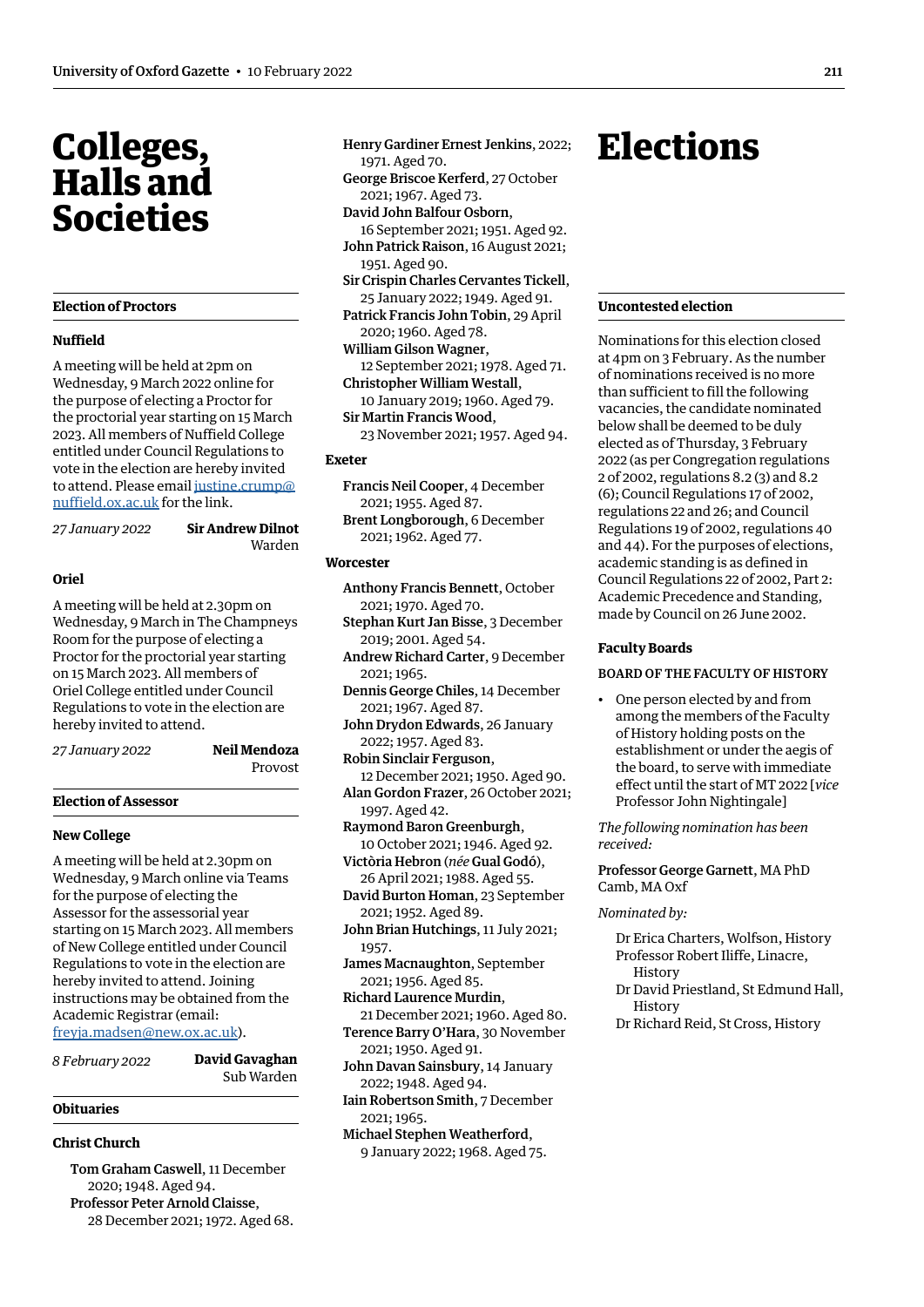#### <span id="page-5-0"></span>**Lapsed vacancies**

As no or insufficient nominations were received, the following vacancies have now lapsed and, in accordance with the regulations, must remain vacant until an appointment is made jointly by the Proctors and the Vice-Chancellor. Any eligible member of Congregation who wishes to be considered for appointment to one of these vacancies is asked to contact the Elections Office [\(elections.office@admin.ox.ac.uk\)](mailto:elections.office%40admin.ox.ac.uk?subject=) by **3 March**.

#### **Other Committees and University Bodies**

#### POOL FOR CONSTITUTING PANELS UNDER STATUTE XII

- One member of Congregation to whom Statute XII applies to represent Gardens, Libraries and Museums (GLAM), elected by members of Congregation to serve with immediate effect until the start of HT 2025 [*vice* Ms Wendy Shepherd]
- One member of Congregation to whom Statute XII applies, not necessarily representing any division and not in any case being nominated in a divisional capacity, elected by members of Congregation to serve with immediate effect until the start of MT 2025 [*vice* Professor Edmund Herzig]

*Email*: [gazette@admin.ox.ac.uk](mailto:gazette@admin.ox.ac.uk) *Web*: https:/[/gazette.web.ox.ac.uk/](https://gazette.web.ox.ac.uk/classified-advertising-gazette) [classified-advertising-](https://gazette.web.ox.ac.uk/classified-advertising-gazette)gazette

#### **Deadline**

Advertisements are to be received by noon on Wednesday of the week before publication (ie eight days before publication). Advertisements must be submitted online.

#### **Publication**

The *Gazette* is only published online, except for library and archive copies. Charges for all adverts have been reduced to reflect this.

#### **Charges**

Non-commercial advertisers: £10 per insertion of up to 70 words, or £20 per insertion of 71–150 words.

Commercial advertisers: £20 per insertion of up to 70 words, or £40 per insertion of 71–150 words.

Advertisers may also purchase advertising space for a whole academic year (a minimum of eight insertions per term) at a discount of over 50% on the individual advertisement rate: £9.50 per insertion of up to 70 words, or £19 per insertion of 71–150 words.

See our website for examples of whether an advertisement is considered commercial or private: https://[gazette.](https://gazette.web.ox.ac.uk/classified-advertising-gazette) [web.ox.ac.uk/classified-advertising](https://gazette.web.ox.ac.uk/classified-advertising-gazette)gazette.

#### **Online submission and payment**

Advertisements must be submitted and paid for online, using a credit card or debit card, through a secure website. For details, see https:/[/gazette.web.ox.ac.uk/](https://gazette.web.ox.ac.uk/classified-advertising-gazette) [classified-advertising-](https://gazette.web.ox.ac.uk/classified-advertising-gazette)gazette.

*You are advised to view our full Terms and Conditions of acceptance of advertisements. Submission of an advertisement implies acceptance of our terms and conditions, which may be found at [https://gazette.web.ox.ac.uk/terms-and](https://gazette.web.ox.ac.uk/terms-and-conditions-acceptance-advertisements)[conditions-acceptance-advertisements](https://gazette.web.ox.ac.uk/terms-and-conditions-acceptance-advertisements), and may also be obtained on application to [gazette@admin.ox.ac.uk](mailto:gazette@admin.ox.ac.uk).*

#### **Miscellaneous**

The Anchor Pub and Grill. Great ribs, steaks, burgers and wings all cooked over charcoal. Barefoot cakes. Awesome cocktails, a big wine list and a huge heated terrace. Open: Weds–Sat noon– 9pm; Sun noon–7pm. Contact: 2 Hayfield Rd, Oxford OX2 6TT, 01865 510282 or [info@theanchoroxford.com.](mailto:info@theanchoroxford.com)

#### Stone Pine Design card publisher

specialising in illustration and printmaking. Beautifully produced, carefully selected designs by internationally renowned artists and illustrators. Free delivery. Purchase directly from our Etsy store, StonePineDesignCards: [https://etsy.](https://etsy.me/2UXit3g) [me/2UXit3g](https://etsy.me/2UXit3g).

St Giles' Parish Rooms for hire. Ideally located close to the city centre at 10 Woodstock Rd OX2 6HT. There is a main hall and a meeting room that can be hired together or separately, and full kitchen facilities. For enquiries regarding availability and to arrange a site visit, contact Meg Peacock, Benefice Manager: 07776 588712 or [sgsm.benefice.](mailto:sgsm.benefice.manager@gmail.com) [manager@gmail.com](mailto:sgsm.benefice.manager@gmail.com).

#### **Groups and societies**

The Oxford University Newcomers' Club is run by volunteers and supported by the University. Our aim is to welcome all partners of graduate students, academics, visiting scholars and staff members, especially those who have recently arrived. As a globally diverse and inclusive group, we offer a warm and friendly environment in which to meet others in Oxford. We also provide information, both general and of special interest, and many opportunities to share experiences as well as to take part in organised events and activities. Please go to our website, [www.newcomers.ox.ac.](http://www.newcomers.ox.ac.uk) [uk](http://www.newcomers.ox.ac.uk), for more information and up to date details of all our activities.

#### **Sell your unwanted books**

Sell your unwanted books at competitive prices. If you need extra space or are clearing college rooms, a home or an office, we would be keen to quote for books and CDs. Rare items and collections of 75 or more wanted if in VG condition; academic and non-academic subjects. We can view and collect. Contact Graham Nelson at History Bookshop Ltd on 01451 821660 or [sales@historybookshop.com](mailto:sales@historybookshop.com).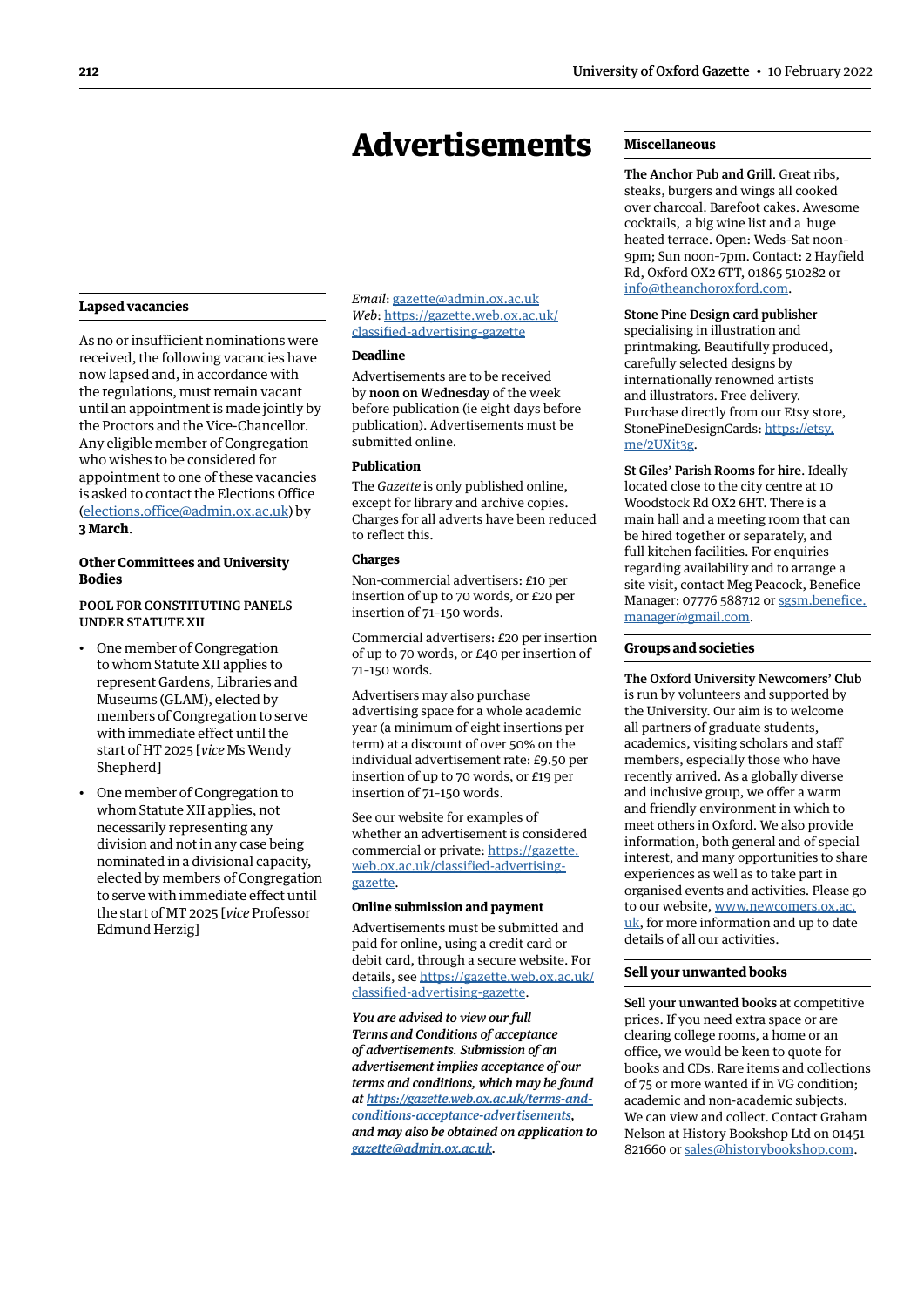#### **Antiques bought and sold**

Antiques wanted and for sale – quality antiques such as furniture, fire guards, grates and related items, silver, pictures, china and objets d'art. Please contact Greenway Antiques of Witney, 90 Corn Street, Witney OX28 6BU on 01993 705026 or 07831 585014 or email jean greenway@ [hotmail.com](mailto:jean_greenway@hotmail.com).

#### **Services offered**

Big or small, we ship it all. Plus free pick up anywhere in Oxford. Also full printing services available (both online and serviced), 24 hour photocopying, private mailing addresses, fax bureau, mailing services and much more. Contact or visit Mail Boxes Etc, 266 Banbury Rd, Oxford. Tel: 01865 514655. Fax: 01865 514656. Email: [staff@mbesummertown.co.uk](mailto:staff@mbesummertown.co.uk). Also at 94 London Rd, Oxford. Tel: 01865 741729. Fax: 01865 742431. Email: [staff@](mailto:staff@mbeheadington.co.uk) [mbeheadington.co.uk.](mailto:staff@mbeheadington.co.uk)

Oxford's low-cost packing and shipping experts. Specialised in packing and shipping books, clothing, computers, musical instruments, fragile laboratory equipment, rowing oars, valuable paintings or other household items, we specialise in custom packing and worldwide delivery by road, sea and air. Pack & Send, 3 Botley Rd, Oxford, OX2 0AA. Tel: 01865 260610. Email: [oxford@](mailto:oxford@packsend.co.uk) [packsend.co.uk.](mailto:oxford@packsend.co.uk)

TGM Cars: airport transfer/chauffeur service. If you are looking for a reliable and experienced transfer service I would be happy to discuss your needs. Last year I handled 328 airport transfers successfully and I have over 20 years' experience. Account customers welcome and all major credit cards accepted. Comfortable and reliable Heathrow service. Contact Tim Middleton. Tel: 07751 808763 or email: [timothy.](mailto:timothy.middleton2@btopenworld.com) [middleton2@btopenworld.com.](mailto:timothy.middleton2@btopenworld.com)

Prooftheword provides exceptional copy editing or proofreading services to all students. All style guides (Chicago, Oxford, MLA, AMA and so on) are catered for. I can edit any Word, Excel, PowerPoint, Libre Office or InDesign document and annotate any PDF. My prices start at £20. I will provide an exceptional service and will make any amendments you require at no extra charge. If your essay, dissertation or thesis needs a little help, email [prooftheword.com@gmail.com](mailto:prooftheword.com@gmail.com) or hit the contact tab on my website [\(prooftheword.](http://prooftheword.com) [com](http://prooftheword.com)).

#### **Situations vacant**

Assistant Senior Tutor and Lecturer in English. Middlebury College – CMRS Oxford Humanities Program (M-CMRS) seeks a scholar in the field of English literature who works on material between the early Middle Ages and 1900 (except North America), to fill the position of Assistant Senior Tutor and Lecturer in English. The post will begin on 1 Jul. It is a fixed-term, full-time career development position for an early career scholar, which will last for three years. The salary will be  $£32,787-E34,473$  pa, and an additional allowance will be made available to facilitate research and professional development. This post is not at either Keble College or Oxford University; however, it is expected that the successful candidate will be awarded a non-stipendiary lectureship at Keble, including membership of the SCR and appropriate dining rights, coterminous with the appointment. Further details: [www.cmrs.org.uk/about-cmrs/](http://www.cmrs.org.uk/about-cmrs/middlebury-cmrs-assistant-senior-tutor-lecturer-in-english-vacancy-2022) [middlebury-cmrs-assistant-senior-tutor](http://www.cmrs.org.uk/about-cmrs/middlebury-cmrs-assistant-senior-tutor-lecturer-in-english-vacancy-2022)[lecturer-in-english-vacancy-2022.](http://www.cmrs.org.uk/about-cmrs/middlebury-cmrs-assistant-senior-tutor-lecturer-in-english-vacancy-2022)

Middlebury-CMRS Junior Dean. Middlebury-CMRS (M-CMRS) is a Study Abroad programme for American students, associated with Keble. It seeks to appoint a Junior Dean on a 1-year contract from 1 Aug (exact date by mutual agreement), with a possible annual extension of up to a further 2 years. The Junior Dean position is year round, providing a single-occupancy room free of charge in M-CMRS's central Oxford property, and an annual stipend of £5,800. Full details about the post: [www.](http://www.cmrs.org.uk/about-cmrs/middlebury-cmrs-junior-dean-vacancy-2022) [cmrs.org.uk/about-cmrs/middlebury](http://www.cmrs.org.uk/about-cmrs/middlebury-cmrs-junior-dean-vacancy-2022)[cmrs-junior-dean-vacancy-2022](http://www.cmrs.org.uk/about-cmrs/middlebury-cmrs-junior-dean-vacancy-2022). Applications and informal enquiries to: [mcmrs@middlebury.edu](mailto:mcmrs@middlebury.edu). Application deadline: 5pm, Sun 20 Feb. Applications to include a covering letter, CV, details of 2 referees, and evidence of entitlement to work in the UK. Interviews will take place in Oxford in the week beginning Mon 21 Mar.

Ritchie Court, Oxford – Manager. Salary: £33,000 pa for 25 hours pw. Ritchie Court is a block of some 40 flats for older people in north Oxford, with some central services. The board are seeking a Manager for most aspects of Ritchie Court's operations, leading a staff of 14 people. You will be responsible for dealing with new potential residents and the sales process, housing management, property maintenance and refurbishment, and the wellbeing of residents. Mature thinking, leadership and the ability to relate sensitively to older people are needed, as is recent experience of

staff management, administration and property management. For a recruitment pack and application form, please click on the recruitment link on our website [www.](http://www.ritchiecourt.com) [ritchiecourt.com.](http://www.ritchiecourt.com) CVs not accompanied by the application form, or approaches by agencies, will not be accepted. Closing date: 28 Feb. Interviews: before the end of Mar.

#### **Accommodation offered**

Visiting academics welcomed as paying guests for short or long stays in comfortable home of retired academic couple. Situated in quiet, leafy close in north Oxford within easy distance of main University buildings, town centre, river, shops and restaurants. Rooms have free TV, Wi-Fi, refrigerator, microwave, kettle, tea, coffee, central heating. Linen, cleaning, breakfast all included in the very moderate terms. Email: [DVL23@](mailto:DVL23@me.com) [me.com](mailto:DVL23@me.com).

#### **Self-catering apartments**

Visiting Oxford? Studio, 1-, 2- and 3-bed properties conveniently located for various colleges and University departments. Available from 1 week to several months. Apartments are serviced, with linen provided and all bills included. Details, location maps and photos can be found on our website at [www.](http://www.shortletspace.co.uk) [shortletspace.co.uk](http://www.shortletspace.co.uk). Contact us by email on [stay@shortletspace.co.uk](mailto:stay@shortletspace.co.uk) or call us on 01993 811711.